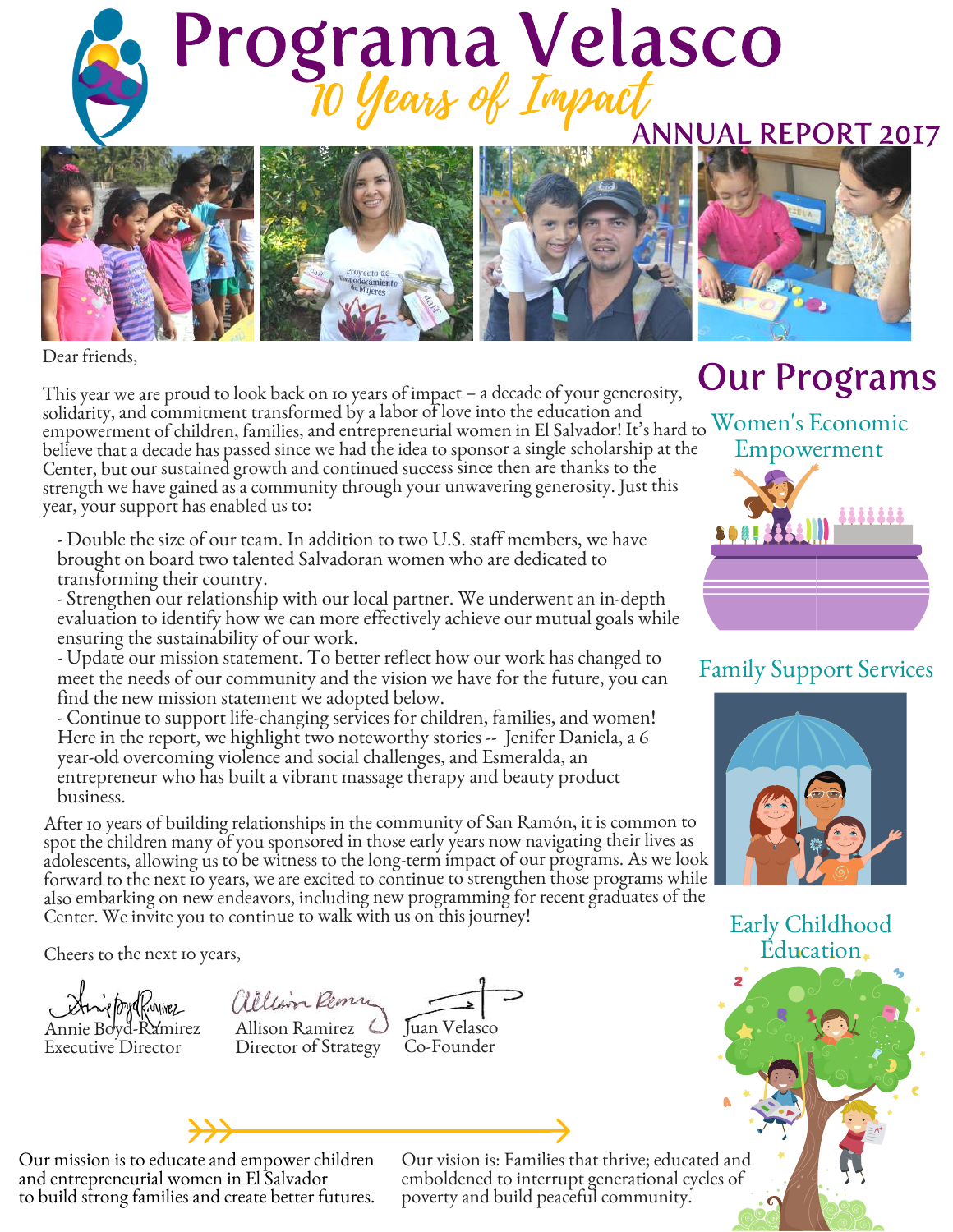#### Early Childhood Education and Family Support Services

Ten years ago, we founded Programa Velasco out of a determination to provide more children with access to early education and equip families with skills to strengthen their development. We continue to transform your generosity into direct scholarships, while now also working to ensure we support the most effective and evidence-based strategies possible. Our families deserve the best!

# Jenifer Daniela's Story

Jenifer Daniela is an energetic and cheerful 6 year-old

a scholarship from Programa Velasco, just graduated from Kindergarten. From her young age, she has already endured significant adversity as a result of her and her family experiencing violence. During her second year, she began displaying aggressive behavior toward herself and others. She also had difficulty focusing on tasks. Upon observing these behaviors in Jenifer, the teachers, social worker, and psychologist determined that Jenifer should receive a psychiatrist's support and expertise at the national children's hospital. For many years, the social worker accompanied Jenifer and her family on the visits to the psychiatrist and oriented her parents on the who, after five years at the Center and with

psychiatrist's guidelines, and on how to replicate the teachers' techniques to support Jenifer. She also had difficulty making friends and socializing, but with time and through the holistic approach of involving the dedicated support of Jenifer's parents, sister, teachers, and our support staff, Jenifer gained more social-emotional skills, and her parents understood how to guide her in her development. The social worker will tell you that Jenifer made a 180 degree turn for the better. Now, Jenifer is a leader, encouraging others and maintaining close friendships. We are proud of the team effort to support Jenifer and her growth!



Jenifer on her graduation day with her sister, father, mother, and teacher.

Teachers adapted their approaches to best support Jenifer's learning and social development.

Social worker accompanied family to appointments with a psychiatrist.

Jenifer engaged in play therapy with psychologist and other children to better understand how to socialize with her peers.

Parents participated in counseling with psychologist to strengthen their parenting skills.

Jenifer learned to adapt her behavior in positive ways, how to express affection, and managed feelings of aggression.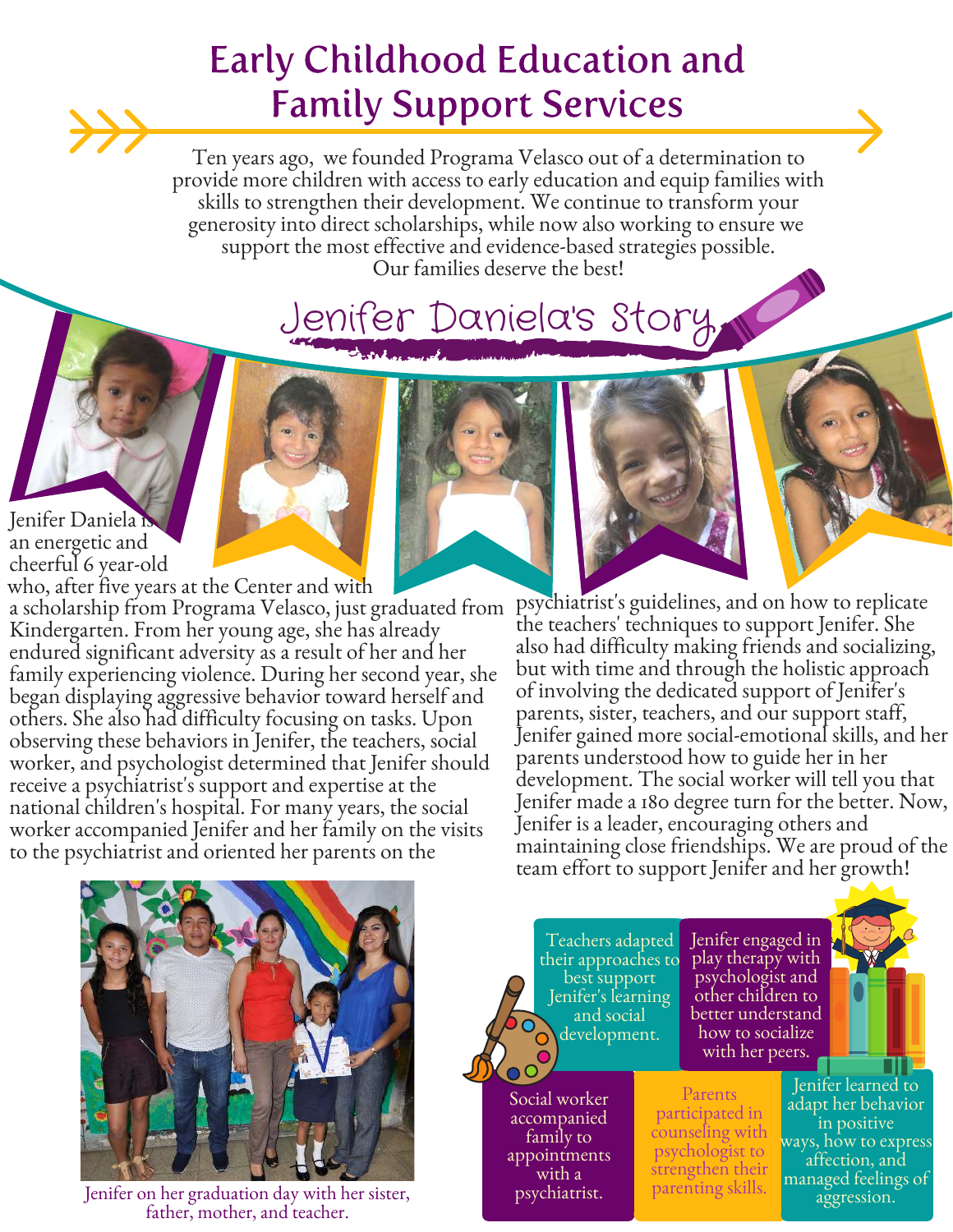#### Women's Economic Empowerment

Our support for women entrepreneurs has become one of our flagship initiatives over the last four years. As the backbone of the community, women are key to creating families that thrive. The Women's Empowerment Project has successfully supported a growing community of entrepreneurs, and we are continuing to nurture their leadership through a savings and lending collective. We believe in women as key drivers of social change!

# Esmeralda's Journey:



Esmeralda is an entrepreneur trained in massage therapy, wired to continually innovate her products and services while also being rooted in compassion.

She radiates joy. Esmeralda has grown her business over the last two years from a simple idea, to first operating out of her home, to now providing her massage therapy services and beauty products out of a clinic space!